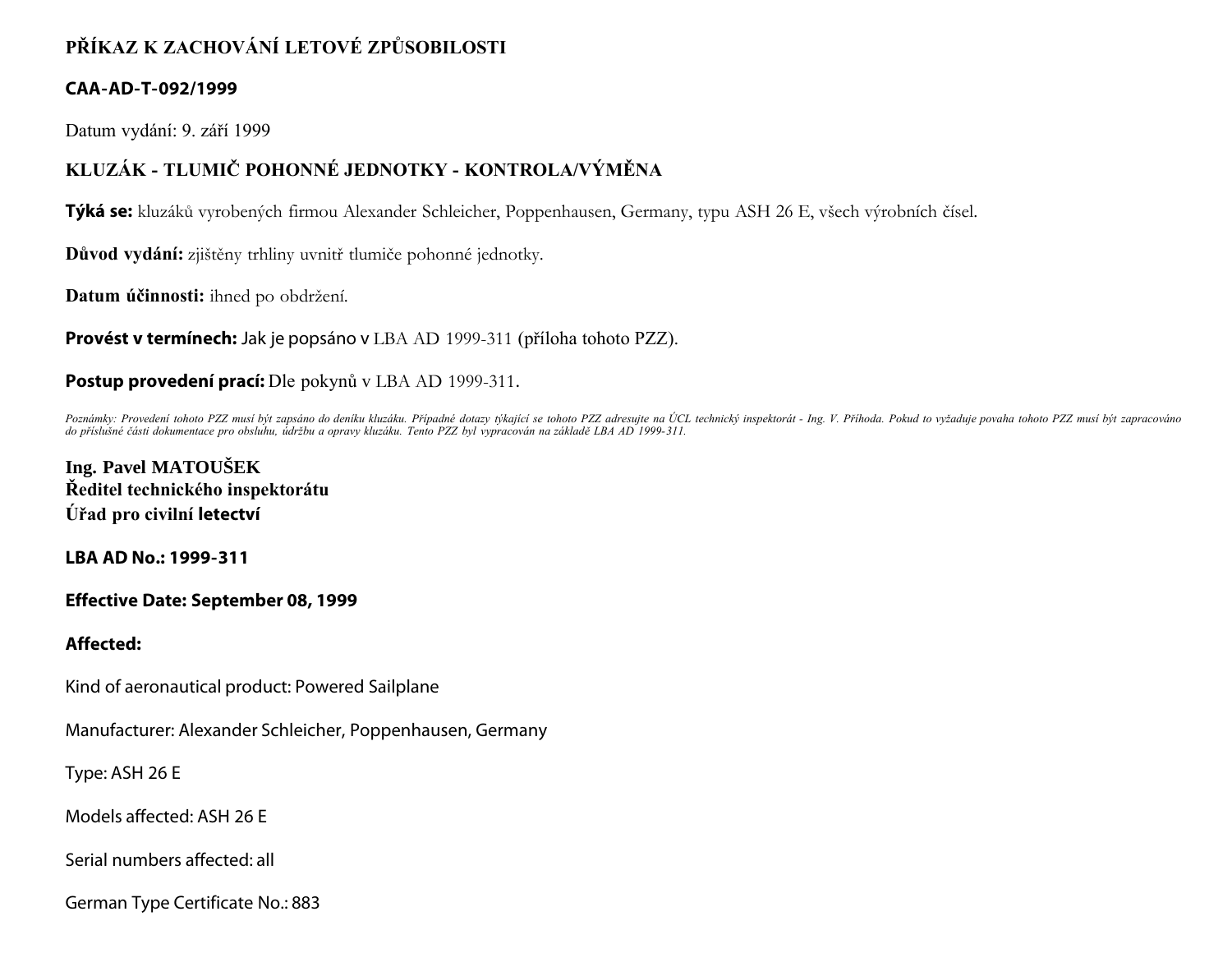**Subject:** Inspection and exchange of the muffler of the power plant. Amendment and corrections of pages into the manual.

Reason: The high grade steel plate of the muffler unfortunately turned out to be insufficiently resistant for the inner areas. In one case a muffler showed cracks in the inner area after 45 hours operating time. After 1996 a superior material for the inner parts of the muffler is used. These upgraded mufflers were marked with an "X" at the front plate.

As an additional offer the used CFRP fairing may now be exchanged for an improved version.

**Action/Compliance:** Before the next flight an inspection must be done, to see which version of muffler is installed. Upgraded mufflers were marked with the letter "X".

If there is a muffler without "X" marking installed and the operating time of the muffler is less than 40 hours, the CFRP-fairing of the muffler must be inspected before the next flight for overheat traces. If the operating time of the muffler exceeds 40 hours, the front side of the muffler behind the cover plate must be inspected additionally. If no discoloration has been found, the engine could be operate for further 2 hours and must be inspected every 2 hours up to a maximum of 60 hours operating time of the muffler. If damages or discoloration has been found during any of this inspection, the muffler must be exchanged before the next flight.

In case of powered sailplanes which use already the muffler version marked with an "X", the muffler must be returned for an inspection to Messrs. Schleicher upon reaching 100 hours engine operating time but at latest within the next 12 month after the effective date of this AD. On all affected powered sailplanes the manual pages must be exchanged after the installation of the new muffler at latest.

Inspection and exchange of muffler and pages into the manuals must be done in accordance with the Technical Note of the manufacturer.

**Technical publication of the manufacturer:** Alexander Schleicher ASH 26 E Technical Note No. 8 dated August 23, 1999 which becomes herewith part of this AD and may be obtained from Messrs.:

Alexander Schleicher

GmbH & Co.

Segelflugzeugbau

D- 36163 Poppenhausen

Federal Republic of Germany

Phone: ++ 49 6658 89-0

Fax: ++ 49 6658 89-40